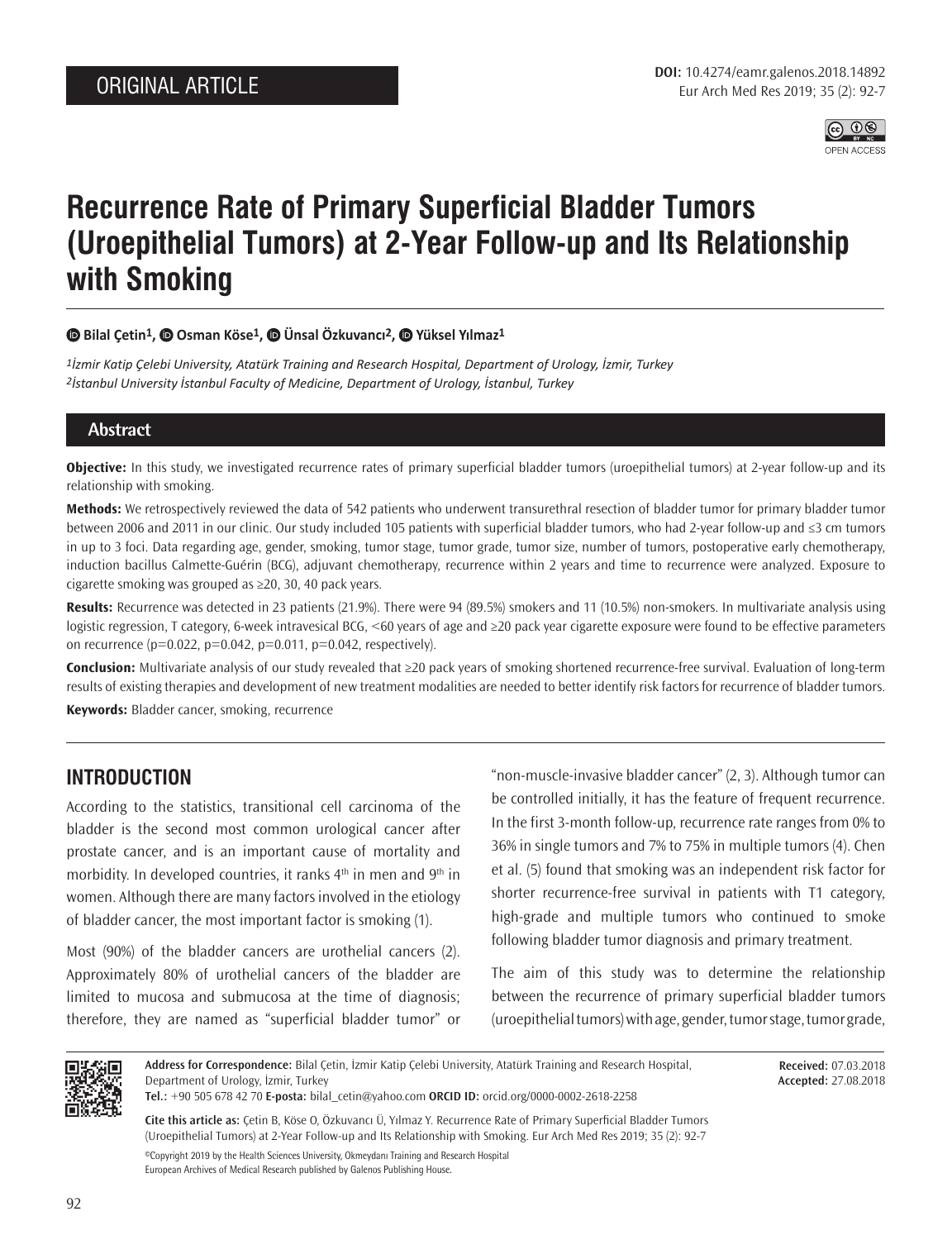number of tumors, postoperative early chemotherapy, repeattransurethral resection of bladder tumor (re-TURBT), induction bacillus Calmette-Guérin (BCG), adjuvant chemotherapy and smoking.

## **METHODS**

The data of 542 patients who underwent TURBT due to primary bladder tumor between 2006 and 2011 were evaluated retrospectively. Our study included 105 patients with superficial bladder tumors, who had 2-year follow-up and ≤3 cm tumors in up to 3 foci. Tumor size measurement was calculated based on the width of the TUR loop. Data regarding age, gender, smoking, tumor stage, tumor grade, tumor size, number of tumors, postoperative early chemotherapy, induction BCG, adjuvant chemotherapy, recurrence within 2 years and time to recurrence were analyzed. Exposure to cigarette smoking was grouped as ≥20, 30, 40 pack years.

Following being informed about the disease and signing the informed consent form, the patients who were diagnosed as primary bladder tumor were operated. TURBT electroresection was performed by urology specialists. The operation was performed in the form of total resection, muscle sampling and fulguration of the tumor base.

Histopathological examinations of all patients were performed in the İzmir Atatürk Training and Research Hospital pathology laboratory. Tumors were staged according to the 2002 tumornode-metastasis system and were classified according to the World Health Organization, International Society of Urological Pathology 2004 tumor classification system. Cystoscopy and cytology follow-ups were performed quarterly in the first 2 years and every six months later after the diagnosis of superficial bladder tumor. Re-TURBT was performed in patients with recurrence.

#### **Statistical Analysis**

Normality of the data was assessed using one sample Kolmogorov-Smirnov test, histogram, Q-Q plot and box plot graphics. Data were given as mean, standard deviation, frequency and percentage. Nominal variables were evaluated by chi-squared test with Yates' continuity correction and Fisher's exact test. Logistic regression analysis was performed to determine the parameters that may be effective on recurrence. Factors affecting recurrence-free survival were evaluated by Cox regression analysis. Survival analysis was performed by Kaplan-Meier method. A two-tailed p<0.05 was accepted as statistically significant. Analysis was performed using SPSS 16.0 software program.

## **RESULTS**

The mean age of the patients was  $62.5$  ( $\pm$ 12.2) years. The number of smokers was 94 (89.5%) and 11 (10.5%) were nonsmokers. Eighty-nine (84.8%) patients were male and 16 (15.2%) were female. Of the 105 patients, 23 had recurrence (21.9%). The pathological findings of 72 patients (68.6%) were category Ta and 33 patients (31.4%) were category T1. These tumors were low-grade in 72 patients (68.6%) and high-grade in 33 patients (31.4%). No simultaneous carcinoma-in-situ was reported in any of the patients. Single tumor was detected in 75 patients (71.4%), while 30 patients (28.6%) had tumors in 2 or 3 foci (Table 1).

Postoperative early intravesical chemotherapy was performed in 70 patients (66.7%). The pathologies of the patients were evaluated, and 6-week intravesical chemotherapy (mitomycin-c, epirubicin) was performed in 14 patients (13.3%) and 6-week intravesical BCG was performed in 25 patients (23.8%). Re-TURBT was applied to 21 patients (20%). Deep resection with perivesical fat tissue visualization occurred in a total of 3 patients (2.9%), but no extravasation and additional complications were observed during postoperative follow-up. These patients did not receive postoperative early intravesical therapy. Only one patient had postoperative fever (1%), and no patient had any bleeding complications requiring transfusion.

In the 2-year follow-up of the patients, five of 33 patients with category T1 tumors and 18 of 72 patients with category Ta tumors had recurrence (p=0.38). Recurrence was observed in 15 of 72 patients with low-grade tumors and in eight of 33 patients with high-grade tumors ( $p=0.89$ ). Recurrence was found in seven of 21 patients who had re-TURBT and 16 of 84 patients who did not undergo re-TURBT (p=0.24). Recurrence occurred in two of 11 non-smokers and 21 of 94 smokers ( $p=0.99$ ). The primary pathology of two non-smokers who had recurrence was Ta low-grade and recurrence pathology was Ta low-grade, and there was no progression. Recurrence was detected in 14 of 75 patients with single tumor, and recurrence was found in nine of 30 patients with tumors in 2 or 3 foci ( $p=0.31$ ). Recurrence was observed in 12 of 70 patients who underwent postoperative early intravesical chemotherapy and in 11 of 35 patients who did not ( $p=0.16$ ). Recurrence was observed in four of 14 patients who underwent postoperative 6-week intravesical chemotherapy and in 19 of 91 patients who did not  $(p=0.73)$ . Recurrence was observed in six of 25 patients who underwent postoperative 6-week intravesical BCG and in 17 of 80 patients who did not  $(p=1)$ . When the patients were grouped according to their gender, recurrence occurred in 21 of 89 male patients and 2 of 16 female patients ( $p=0.36$ ). When the patients were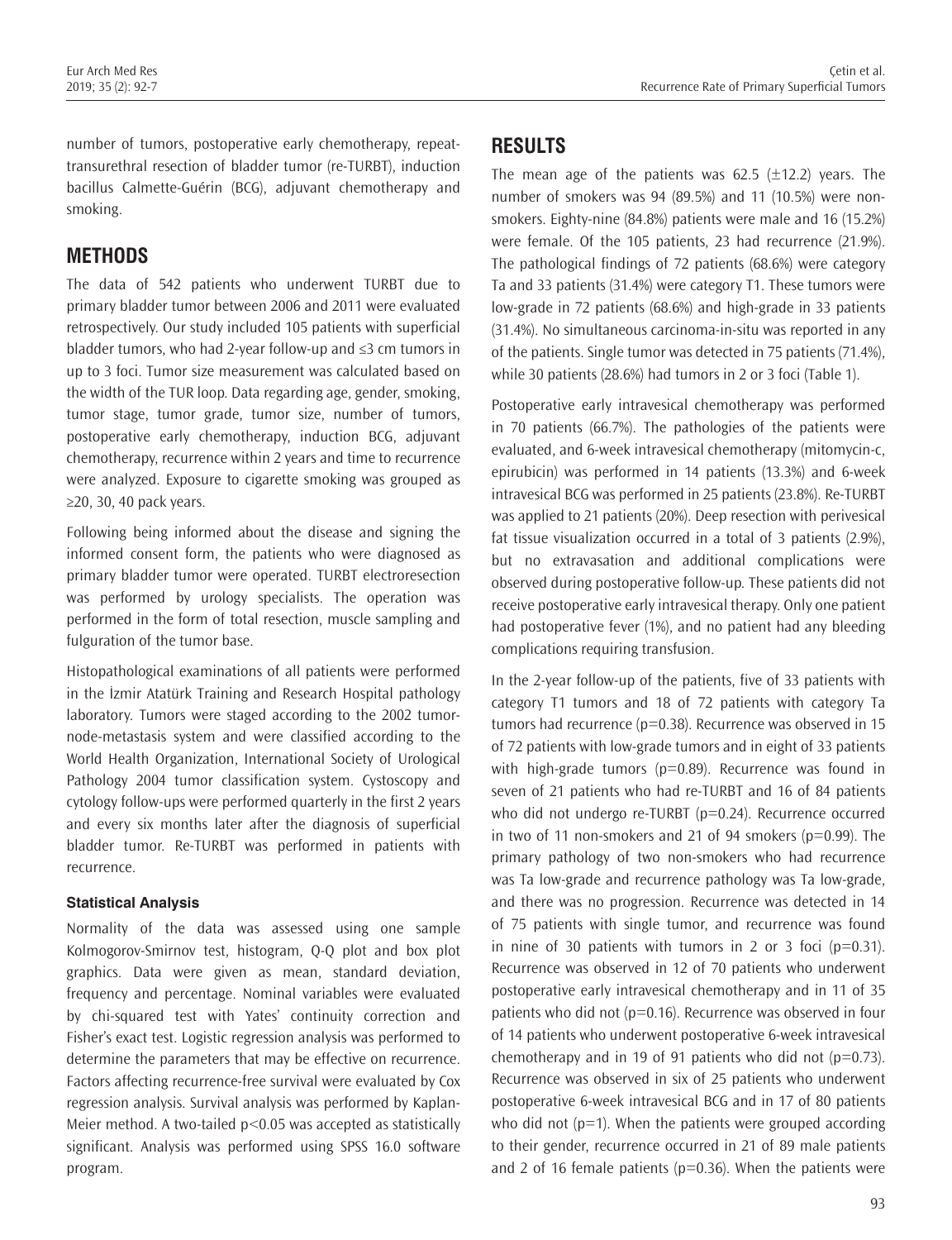classified as over and under age 60, 15 of 47 patients under the age of 60 had recurrence and eight of 58 patients over 60 years of age had recurrence ( $p=0.046$ ). When the smoking status of the patients was divided into 20-30-40 pack/year above and below, the rate of recurrence was not statistically significant ( $p=0.24$ , p=0.91, p=1, respectively). The effects of patient characteristics, treatments and smoking (pack/year) on the recurrence were shown as separate tables (Tables 1, 2 and 3).

In multivariate analysis using logistic regression, pathologic T category, 6-week intravesical BCG, <60 years of age and ≥20 pack/year smoking parameters were found to be effective on recurrence in all patients ( $p=0.022$ ,  $p=0.042$ ,  $p=0.011$   $p=0.042$ , respectively) (Table 4).

In the survival analysis (Kaplan-Meier) in pathological T1 patients, ≥40 packs/year smoking was found to be significant on recurrence-free survival (p=0.033) (Figure 1).

When T1 patients were evaluated with Cox regression in multivariate analysis, re-TURBT and ≥40 pack/year smoking were found to be significant in recurrence-free survival  $(p=0.028,$ p=0.031, respectively) (Table 5).

|                                                                                        | Number of<br>patients | Recurrence<br>$\ddot{}$ | Recurrence | p         |  |
|----------------------------------------------------------------------------------------|-----------------------|-------------------------|------------|-----------|--|
| Gender                                                                                 |                       |                         |            |           |  |
| Male                                                                                   | 89                    | 21                      | 68         | $0.36*$   |  |
| Female                                                                                 | 16                    | $\overline{2}$          | 14         |           |  |
| Age                                                                                    |                       |                         |            |           |  |
| $<$ 60 years of<br>age                                                                 | 47                    | 15                      | 32         | $0.046**$ |  |
| $\geq 60$ years of<br>age                                                              | 58                    | 8                       | 50         |           |  |
| Smoking                                                                                |                       |                         |            |           |  |
| Smoker                                                                                 | 94                    | 21                      | 73         |           |  |
| Non-smoker                                                                             | 11                    | $\overline{2}$          | 9          | $0.99*$   |  |
| Pathological tumor stage                                                               |                       |                         |            |           |  |
| Ta                                                                                     | 72                    | 18                      | 54         | $0.38**$  |  |
| T1                                                                                     | 33                    | 5                       | 28         |           |  |
| Grade                                                                                  |                       |                         |            |           |  |
| Low-grade                                                                              | 72                    | 15                      | 57         |           |  |
| High-grade                                                                             | 33                    | 8                       | 25         | $0.89**$  |  |
| <b>Number of tumors</b>                                                                |                       |                         |            |           |  |
| Single                                                                                 | 75                    | 14                      | 61         | $0.31**$  |  |
| $2$ or $3$                                                                             | 30                    | 9                       | 21         |           |  |
| *Fisher's exact probability test ** Chi-squared test with Yates' continuity correction |                       |                         |            |           |  |

| Table 2. Effects of treatments on recurrence                                                                                                                      |                                 |                      |            |           |  |
|-------------------------------------------------------------------------------------------------------------------------------------------------------------------|---------------------------------|----------------------|------------|-----------|--|
|                                                                                                                                                                   | <b>Number</b><br>of<br>patients | Recurrence<br>$\div$ | Recurrence | p         |  |
| <b>Re-TURBT</b>                                                                                                                                                   |                                 |                      |            |           |  |
| Yes                                                                                                                                                               | 21                              | 7                    | 14         | $0.24**$  |  |
| N <sub>0</sub>                                                                                                                                                    | 84                              | 16                   | 68         |           |  |
| Postoperative early IVCT*                                                                                                                                         |                                 |                      |            |           |  |
| Yes                                                                                                                                                               | 70                              | 12                   | 58         |           |  |
| N <sub>0</sub>                                                                                                                                                    | 35                              | 11                   | 24         | $0.16***$ |  |
| 6-week IVCT*                                                                                                                                                      |                                 |                      |            |           |  |
| Yes                                                                                                                                                               | 14                              | $\overline{4}$       | 10         | $0.73**$  |  |
| No                                                                                                                                                                | 91                              | 19                   | 72         |           |  |
| <b>Induction BCG</b>                                                                                                                                              |                                 |                      |            |           |  |
| Yes                                                                                                                                                               | 25                              | 6                    | 19         | $1***$    |  |
| N <sub>o</sub>                                                                                                                                                    | 80                              | 17                   | 63         |           |  |
| Re-TURBT: Repeat-transurethral resection of bladder tumor *IVCT: Intravesical<br>chemotherapy, **Fisher's exact probability test, ***Chi-squared test with Yates' |                                 |                      |            |           |  |

continuity correction

| Table 3. Effects of pack-year of smoking on recurrence |                                 |                         |            |      |  |  |
|--------------------------------------------------------|---------------------------------|-------------------------|------------|------|--|--|
|                                                        | <b>Number</b><br>Ωt<br>patients | Recurrence<br>$\ddot{}$ | Recurrence | p*   |  |  |
| Pack year of smoking                                   |                                 |                         |            |      |  |  |
| $<$ 20 pack year                                       | 31                              | 4                       | 27         | 0.24 |  |  |
| $\geq$ 20 pack year                                    | 74                              | 19                      | 55         |      |  |  |
| Pack year of smoking                                   |                                 |                         |            |      |  |  |
| $<$ 30 pack year                                       | 56                              | 12                      | 44         | 0.91 |  |  |
| $\geq$ 30 pack year                                    | 49                              | 11                      | 38         |      |  |  |
| Pack year of smoking                                   |                                 |                         |            |      |  |  |
| <40 pack year                                          | 80                              | 18                      | 62         |      |  |  |
| $\geq$ 40 pack year                                    | 25                              | 5                       | 20         |      |  |  |
| *Chi-squared test with Yates' continuity correction    |                                 |                         |            |      |  |  |



**Figure 1.** The effect of >40 pack/year smoking on recurrence-free survival in T1 tumors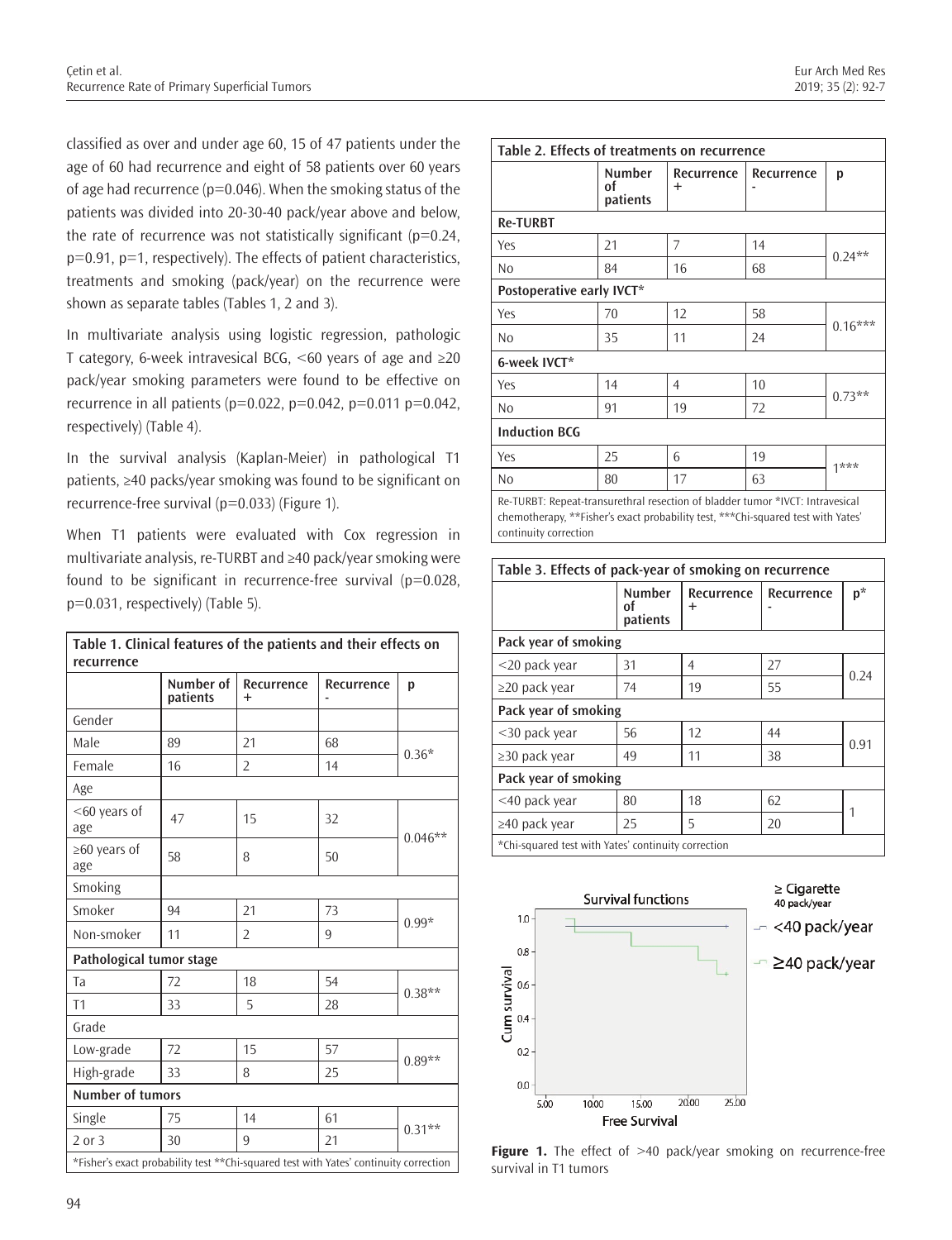Regarding 72 patients with Ta pathology, recurrence was observed in eight of 48 patients who received postoperative early intravesical chemotherapy and in 10 of 24 patients who did not (p=0.043). In the subgroup analysis, postoperative early intravesical chemotherapy in low-grade group patients was found to be statistically associated with low recurrence rates  $(p=0.035)$ .

## **DISCUSSION**

In the treatment of superficial bladder tumors, the target is to keep recurrence and progression rates at the lowest levels. In a study by European Organisation for Research and Treatment of Cancer (EORTC) on 2596 patients with Ta and T1 tumors with a mean follow-up of 3.9 years (maximum 14.8 years) in 2006, recurrence was observed at least once in 1240 patients (47.8%). The mean time to first recurrence was 2.7 years (6). In our study, 23 of 105 patients (21.9%) had recurrence. In our study, the recurrence rate was lower since patient group included patients with <3 cm tumor in up to 3 foci. The low number of tumors and smaller tumor size in our cohort represent low-risk group and the low recurrence rate can be explained in that way. In addition, evaluation of only the first 2 years and the majority of patients having Ta and low-grade bladder tumor were the other factors.

Smoking is the most important risk factor for bladder cancer and is thought to be responsible for approximately 50% of all patients (7, 8). Cigarette includes aromatic acid and polycyclic aromatic hydrocarbons excreted from the kidneys. In our study, 94 (89.5%) of 105 patients were smokers. There was no statistically significant difference between the smokers and the non-smokers in terms of recurrence  $(p=0.757)$ . When the patients were divided into ≥20-30-40 pack/year smokers, there was no statistical significance in terms of recurrence (Table 3). In multivariate analysis using logistic regression, patients with ≥20 pack/year of smoking had more recurrence compared to patients with less smoking or no smoking (p=0.042). Besides, multivariate analysis using Cox regression revealed that ≥20 pack/year smoking decreased recurrence-free survival (p=0.037). Although the carcinogen effect of cigarette has not been clearly defined, it is emphasized that there is adduction and mutagenicity effect of aromatic acid on DNA (9). In a study conducted by Flesner et al., (10) the multivariate analysis in patients who continued smoking revealed that recurrence-free survival was shorter compared to the patients who quitted and who were ex-smokers. The retrospective nature of our study, the limited characteristics of patients selected and the low number of patients were the main reasons for the lack of fully demonstrating the effect of smoking.

A possible outcome of this study was the extent to which smoking cessation and cessation time affected tumor recurrence. However, in our retrospective study, we determined that smoking cessation was not questioned in the follow-up of these patients, and we make great efforts to achieve smoking cessation in every patient diagnosed with and treated for bladder tumor. The fact

|                       |         |        |        | 0R    | 95% CI of OR** |                |
|-----------------------|---------|--------|--------|-------|----------------|----------------|
|                       | B       | $SE^*$ | р      |       | <b>Minimum</b> | <b>Maximum</b> |
| Re-TURBT              | 1.17    | 0.68   | 0.085  | 3.226 | 0.850          | 12.243         |
| PolVCT                | $-0.94$ | 0.55   | 0.083  | 0.389 | 0.134          | 1.132          |
| BCG 6                 | 1.91    | 0.94   | 0.042# | 6.779 | 1.074          | 42.787         |
| $<60$ years           | $-1.48$ | 0.58   | 0.011# | 0.228 | 0.073          | 0.710          |
| $\geq$ 20 p-y smoking | 1.41    | 0.69   | 0.042# | 4.080 | 1.052          | 15.820         |
| pT                    | $-2.32$ | 1.01   | 0.022# | 0.098 | 0.014          | 0.713          |

post-operative 6-week chemotherapy, BCG 6: Bacillus Calmette-Guérin, <60 years, ≥20, 30, 40 pack year of smoking (20 p-y smoking), pathologic grade, smoking, deep esection, gender, Pt: Pathological T

| Table 5. The effective parameters on relapse-free survival in multivariate analysis using Cox regression in T1 patients |      |        |        |        |                |         |
|-------------------------------------------------------------------------------------------------------------------------|------|--------|--------|--------|----------------|---------|
|                                                                                                                         |      | $SE^*$ |        |        | 95% CL of OR** |         |
|                                                                                                                         |      |        |        | 0R     | <b>Minimum</b> | Maximum |
| Re-TURBT                                                                                                                | 2.63 | 1.19   | 0.028# | 13.928 | 1.330          | 145.822 |
| $\geq$ 40 pack/year of smoking                                                                                          | 2.6  | 1.21   | 0.031# | 13.552 | 1.272          | 144.426 |
| *SE: Standard error, **CI: Confidence interval, OR: Odds ratio, #:p<0.05                                                |      |        |        |        |                |         |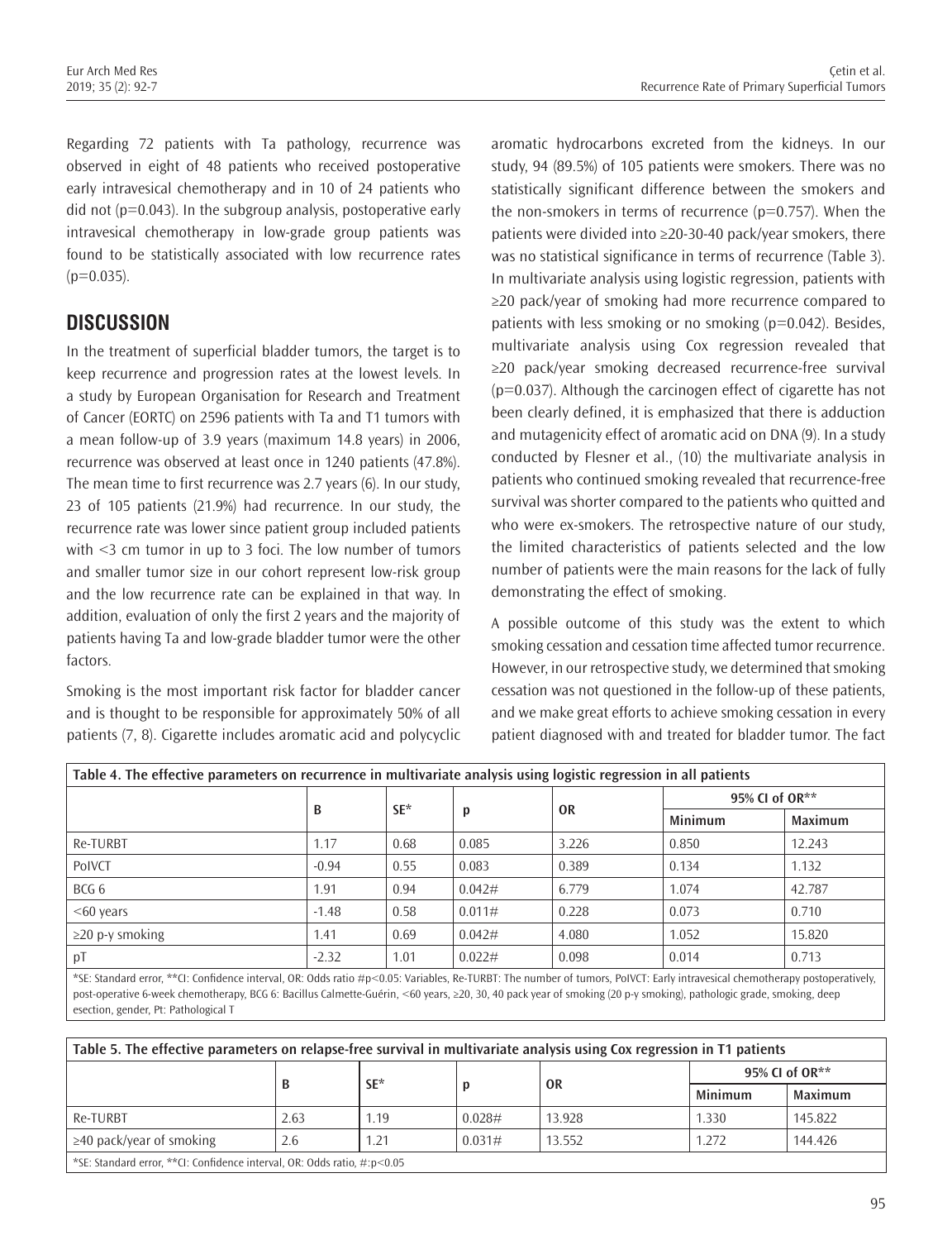that 89.5% of the patients in our study consisted of smokers further emphasized the importance of this situation.

In studies on patient age and superficial bladder tumor characteristics, recurrence-free survival and prognosis were found to be better in young patients (11-13). In our study, recurrence occurred in 15 of 47 patients under 60 years of age and in eight of 58 patients aged 60 years and older ( $p=0.026$ ). In addition, recurrence-free survival under the age of 60 was found to be shorter than the patients aged 60 years and older ( $p=0.029$ ). Patients over 60 years of age had a higher rate of pathologic T1 and higher grade than those under 60 years ( $p=0.015$  and p=0.044, respectively). However, postoperative 6-week BCG application was found to be higher in patients older than 60 years (p=0.017). These conflicting results with the literature can be the result of many different factors affecting the recurrence of superficial bladder tumor.

In EORTC's 2006 risk score table for recurrence and progression in superficial bladder tumors, risk and progression scores were calculated using number of tumors, tumor size, prior recurrence rate, T category, carcinoma in situ (CIS), and grade (6). Following this, Club Urológico Español de Tratamiento Oncológico (CUETO) published progression and recurrence risk factors study in 2009 in which the results of 1,062 patients who underwent BCG were compared (14). Age, gender, previous recurrence status, number of tumors, T category, CIS, and tumor grade were used as risk factors. Using this table, the risk of recurrence was found to be lower in comparison with EORTC scoring system. Progression was lower in only high-risk patients. The low risk in CUETO tables can be correlated with BCG, which is an effective treatment. Many studies are needed for molecular markers to take place in the risk tables (15, 16).

In our study, multivariate analysis was performed using logistic regression in all patients and lower recurrence rates were found with pathological T1, 6-week intravesical BCG, ≥60 years of age and  $\langle 20 \rangle$  pack/year cigarette exposure (p=0.022, p=0.042, p=0.011 and p=0.042, respectively) (Table 4). A lower rate of recurrence in patients with T1 category than Ta category indicates the efficacy of adjuvant treatments. Considering the patient group included in this study, we cannot mention the validity of the same situation for general superficial bladder tumors. As a result of the meta-analyzes to be made in the coming years, it is predicted that the parameters affecting the recurrence will be defined more clearly.

In the subgroup analysis performed in our study, it was found that postoperative early intravesical chemotherapy in patients with low-grade group and Ta category was statistically significantly associated with low recurrence rates  $(p=0.021, p=0.035, p=0.035)$ respectively). With early instillation, the destruction of free tumor cells within the bladder after TUR had an ablation effect on residual tumors in the resection area and the tumors that were overlooked (17, 18). A single dose of early chemotherapy being an adequate adjuvant therapy in low-risk Ta tumors has been mentioned in the 2013 European guidelines (19). Postoperative early chemotherapy should be avoided in patients with suspected perforation or requiring irrigation. Serious drugrelated complications have been reported. These can be listed as peritonitis due to chemotherapeutic agent, infiltrative mass, and paralytic ileus causing colostomy and multiple organ failure (20). In our study, three patients did not undergo postoperative singledose chemotherapy because of suspicion of deep resection and perforation. Two of these patients had recurrence in the first 2 years.

#### **Study Limitations**

In our study, the direct significance of many factors with recurrence could not be demonstrated. The retrospective nature of our study and the inclusion of a narrow patient population were the limitations of our study. We think that more significant results can be obtained with prospective multicenter randomized studies.

## **CONCLUSION**

Eighty-nine point five percent of the bladder cancer patients included in our study were found to be smoking. Multivariate analysis showed that ≥20 pack/year of smoking decreased recurrence-free survival. Smoking cessation studies and providing public information are of great importance in the prevention of systemic diseases along with smoking-related bladder cancer and other cancers. It is understood that long-term (smoking cessation and have quitted it for a long time) studies are needed in order to understand how cessation of smoking and the duration of cessation affects recurrence in superficial bladder tumors. Evaluation of long-term results of current treatment modalities and development of new treatment modalities and histopathological genetic studies are needed in order to better identify risk factors affecting recurrence in bladder cancer.

#### **Ethics**

**Ethics Committee Approval:** Retrospective study.

**Informed Consent:** Retrospective study.

**Peer-review:** Externally peer-reviewed.

#### **Authorship Contributions**